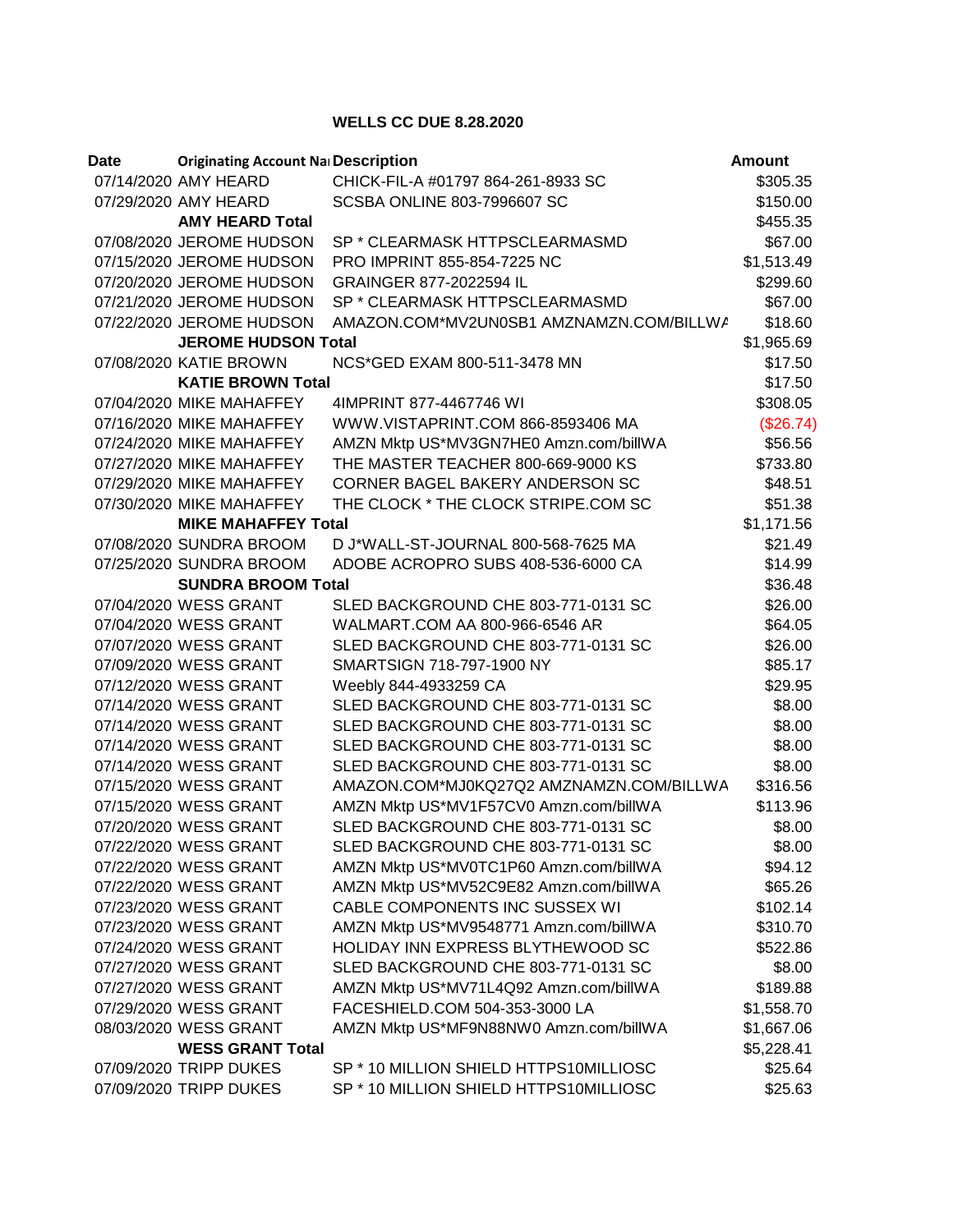| 07/09/2020 TRIPP DUKES   | SP * 10 MILLION SHIELD HTTPS10MILLIOSC | \$25.63    |
|--------------------------|----------------------------------------|------------|
| 07/09/2020 TRIPP DUKES   | SP * 10 MILLION SHIELD HTTPS10MILLIOSC | \$25.63    |
| 07/09/2020 TRIPP DUKES   | SP * 10 MILLION SHIELD HTTPS10MILLIOSC | \$25.63    |
| 07/09/2020 TRIPP DUKES   | SP * 10 MILLION SHIELD HTTPS10MILLIOSC | \$25.63    |
| 07/09/2020 TRIPP DUKES   | SP * 10 MILLION SHIELD HTTPS10MILLIOSC | \$25.63    |
| 07/09/2020 TRIPP DUKES   | SP * 10 MILLION SHIELD HTTPS10MILLIOSC | \$25.63    |
| 07/09/2020 TRIPP DUKES   | SP * 10 MILLION SHIELD HTTPS10MILLIOSC | \$25.63    |
| 07/09/2020 TRIPP DUKES   | SP * 10 MILLION SHIELD HTTPS10MILLIOSC | \$25.63    |
| 07/09/2020 TRIPP DUKES   | SP * 10 MILLION SHIELD HTTPS10MILLIOSC | \$51.28    |
| 07/09/2020 TRIPP DUKES   | SP * 10 MILLION SHIELD HTTPS10MILLIOSC | \$25.64    |
| 07/09/2020 TRIPP DUKES   | SP * 10 MILLION SHIELD HTTPS10MILLIOSC | \$51.28    |
| 07/21/2020 TRIPP DUKES   | SAGE PUBLICATIONS 805-499-9774 CA      | \$46.60    |
| 07/21/2020 TRIPP DUKES   | 2COCOM*ABLEBITS.COM 888-2471614 GA     | \$29.95    |
| 07/30/2020 TRIPP DUKES   | SP * 10 MILLION SHIELD HTTPS10MILLIOSC | \$49.40    |
| 07/30/2020 TRIPP DUKES   | SP * 10 MILLION SHIELD HTTPS10MILLIOSC | \$24.70    |
| 07/30/2020 TRIPP DUKES   | SP * 10 MILLION SHIELD HTTPS10MILLIOSC | \$24.70    |
| 07/30/2020 TRIPP DUKES   | SP * 10 MILLION SHIELD HTTPS10MILLIOSC | \$24.70    |
| 07/30/2020 TRIPP DUKES   | SP * 10 MILLION SHIELD HTTPS10MILLIOSC | \$24.70    |
| <b>TRIPP DUKES Total</b> |                                        | \$609.26   |
| <b>Grand Total</b>       |                                        | \$9,484.25 |
|                          |                                        |            |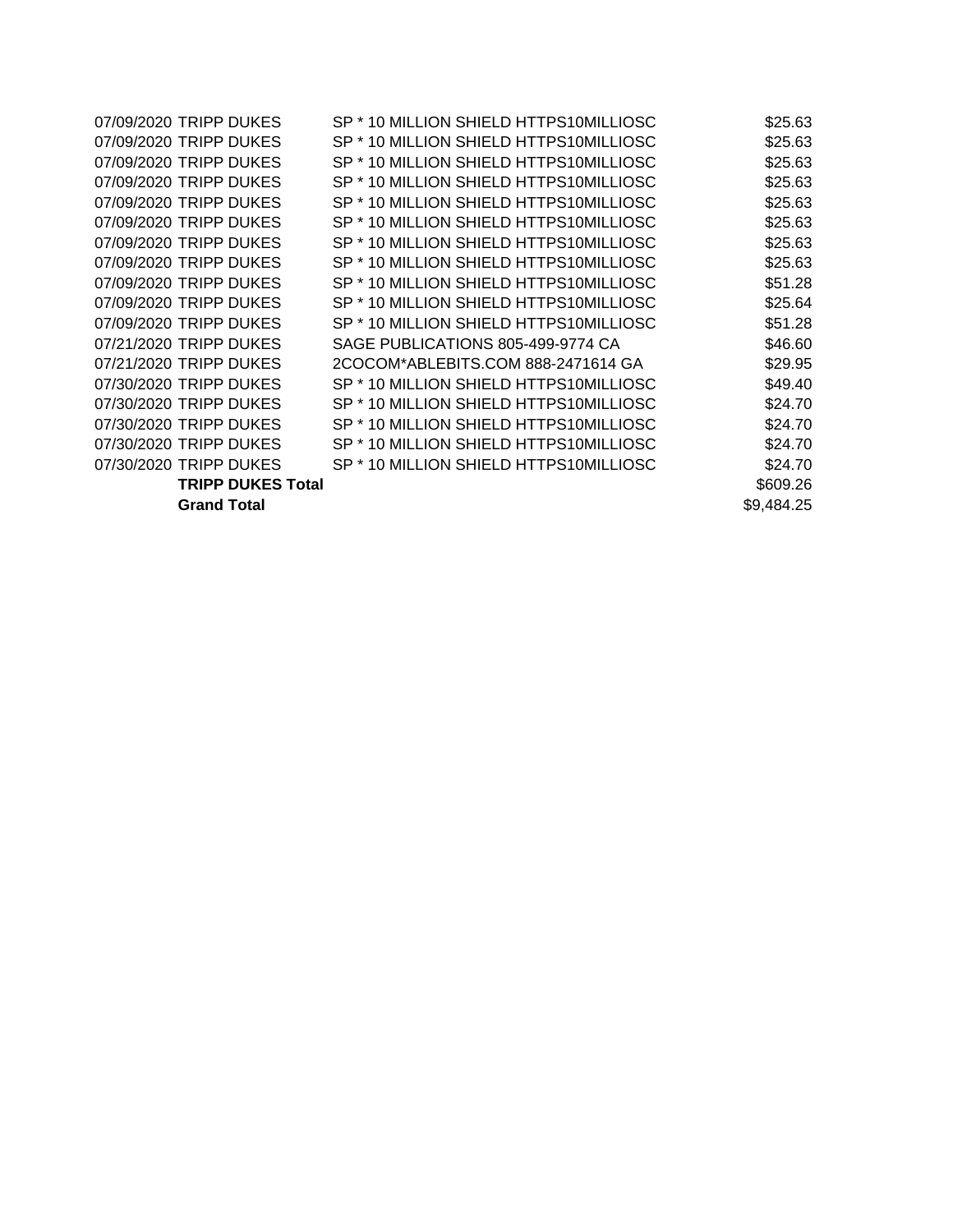## **Check Number**

100-231-334-000-000 100-231-334-000-000

100-127-410-000-C19 100-213-410-000-C19 100-127-410-000-C19 100-127-410-000-C19 100-127-410-000-C19

900-181-372-000-015

100-224-410-000-TEF 100-264-410-000-REC 100-264-410-000-000 100-264-312-000-ERP 100-224-312-000-000 100-224-312-000-000

100-232-410-000-000 100-232-410-000-000

100-254-312-000-SLD 100-254-410-000-000 100-254-312-000-SLD 100-254-410-000-055 631-256-445-031-000 100-255-323-000-000 100-255-323-000-000 100-255-323-000-000 100-255-323-000-000 100-255-410-000-000 100-255-410-000-000 100-255-323-000-000 100-255-323-000-000 100-266-345-000-000 100-266-345-000-000 505-266-345-000-TEC 100-266-345-000-000 100-255-333-000-000 100-255-323-000-000 100-266-345-000-000 100-255-410-000-C19 100-266-314-000-000

100-221-410-000-TST 100-221-410-007-TST